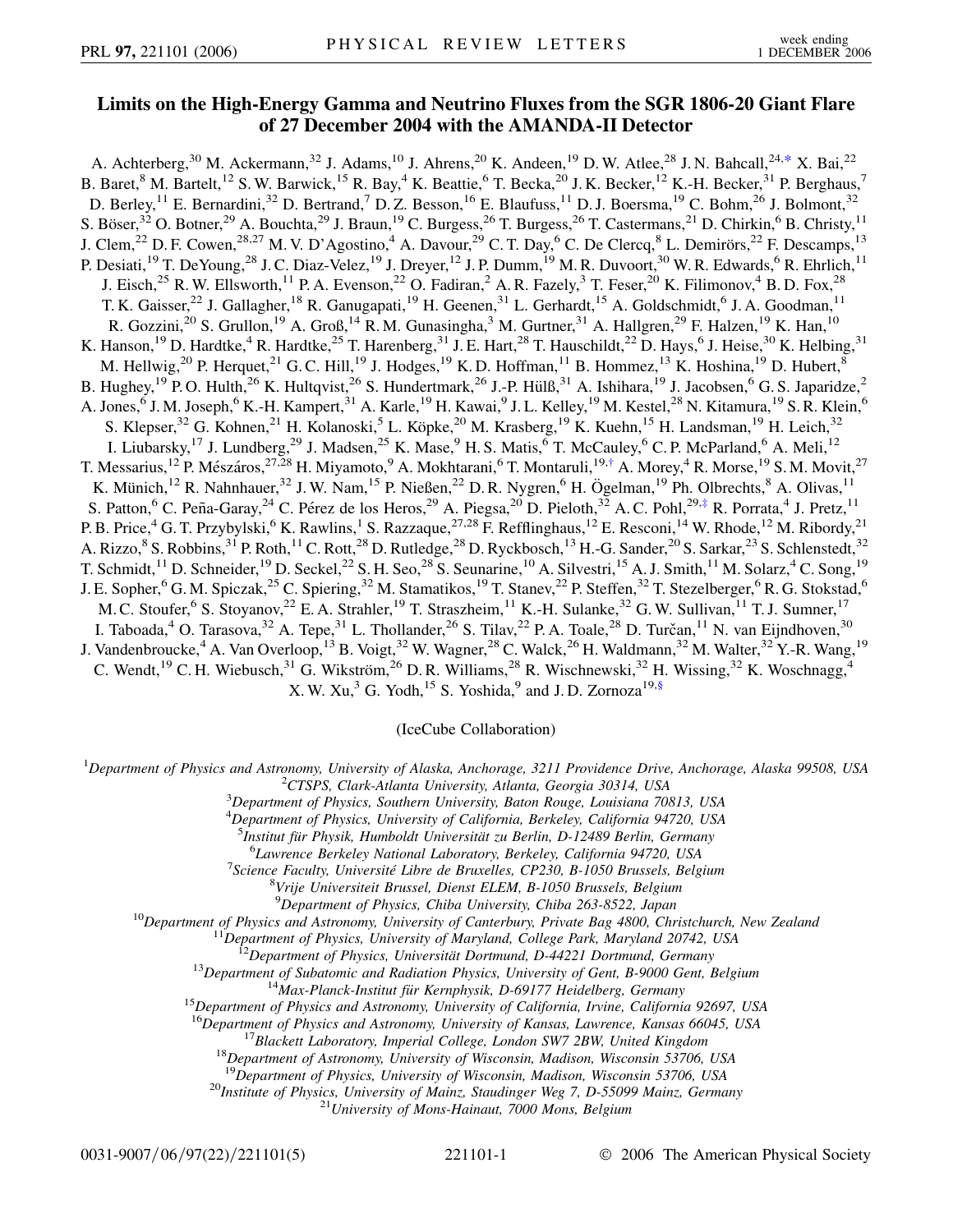<sup>22</sup>Bartol Research Institute, University of Delaware, Newark, Delaware 19716, USA<br><sup>23</sup>Department of Physics, University of Oxford, 1 Keble Road, Oxford OX1 3NP, United Kingdom<br><sup>24</sup>Institute for Advanced Study, Princeton,

(Received 11 July 2006; published 28 November 2006)

On 27 December 2004, a giant  $\gamma$  flare from the Soft Gamma-Ray Repeater 1806-20 saturated many satellite gamma-ray detectors, being the brightest transient event ever observed in the Galaxy. AMANDA-II was used to search for down-going muons indicative of high-energy gammas and/or neutrinos from this object. The data revealed no significant signal, so upper limits (at 90% C.L.) on the normalization constant were set: 0.05(0.5)  $\text{TeV}^{-1} \text{ m}^{-2} \text{ s}^{-1}$  for  $\gamma = -1.47 (-2)$  in the gamma flux and 0.4(6.1)  $\text{TeV}^{-1} \text{ m}^{-2} \text{ s}^{-1}$ for  $\gamma = -1.47 (-2)$  in the high-energy neutrino flux.

DOI: [10.1103/PhysRevLett.97.221101](http://dx.doi.org/10.1103/PhysRevLett.97.221101) PACS numbers: 95.85.Pw, 95.55.Ka, 95.55.Vj, 97.60.Gb

*Introduction.—*Soft gamma-ray repeaters (SGRs) are xray pulsars which have quiescent soft (2–10 keV) periodic x-ray emissions with periods ranging from 5 to 10 s and luminosities of the order of  $10^{33-35}$  erg/s. They exhibit repetitive bursts lasting  $\sim 0.1$  s which reach peak luminosities of  $\sim 10^{41}$  erg/s in x rays and  $\gamma$  rays. There are four known SGRs, three in the Milky Way (including SGR 1860-20) and one in the Large Magellanic Cloud. Three of the four known SGRs have had hard spectrum  $(\sim MeV)$ energy) giant flares with luminosities reaching up to  $\sim$ 10<sup>47</sup> erg/s. The first of these giant flares (from SGR) 0525-66 [\[1](#page-4-3)]) was observed on 5 March 1979 by the Venera 11 and 12 spacecraft. SGR  $1900 + 14$  exhibited a giant flare in 1998 [[1\]](#page-4-3). The most recent and brightest flare came from SGR 1806-20 on 27 December 2004. This flare lasted about 5 min (the duration of the initial spike was  $\sim$ 0.2 s) and had a peak luminosity of  $\sim$ 2  $\times$  10<sup>47</sup> erg/s and a total energy emission of  $\sim$  5  $\times$  10<sup>46</sup> erg [[2](#page-4-4)], which made it the most luminous transient event ever observed in the Galaxy. This flare was observed by several satellite experiments [[3](#page-4-5)[–5](#page-4-6)], although they saturated during the blast. Recent estimates locate the source at a distance of  $15.1^{+1.8}_{-1.3}$  kpc [\[6](#page-4-7)], but this value is still under debate [\[7](#page-4-8)].

The favored ''magnetar'' model for these objects is a neutron star with a huge magnetic field  $(B \sim 10^{15} \text{ G})$ . These giant flares can be explained as global crustal fractures due to magnetic field rearrangements liberating a high flux of x rays and  $\gamma$  rays [\[8](#page-4-9)].

The uncertainties in the spectral measurement are large, but fits to the data favor the presence of a nonthermal component  $[2,9]$  $[2,9]$  $[2,9]$  $[2,9]$ , which would imply an important highenergy emission. Indeed, SGRs have been proposed as the sources of the ultra-high-energy cosmic rays [[10](#page-4-11)].

The possibility of using underground detectors to observe the muons produced in the electromagnetic showers induced by TeV gammas generated in these flares was presented in Ref. [[11](#page-4-12)]. There have also been suggestions of high-energy neutrino production. Gelfand *et al.* [\[12\]](#page-4-13) interpret the observations of an expanding radio source [\[13\]](#page-4-14) as the hint of a baryonic fireball. Ioka *et al.* [\[14\]](#page-4-15) also argue that high-energy neutrino production can be related to the fraction of burst energy released in the form of baryons.

The December 2004 giant flare represents an excellent opportunity to probe the high-energy spectrum of these sources by looking for events correlated in time and space with this flare. In this Letter we present the results of a search for a gamma and/or a neutrino signal during the SGR 1806-20 giant flare using data from the AMANDA-II detector. The short duration of these events and the fact that they come from a pointlike source result in negligible atmospheric muon and neutrino backgrounds. For the first time in AMANDA (see [[15](#page-4-16)] for an example of a previous search in other kinds of sources), we used down-going muons to look for muon photoproduction in the atmosphere, already proposed in Ref. [[16](#page-4-17)].

AMANDA is currently running in its AMANDA-II configuration of a 3D array of 677 optical modules (OMs) distributed along 19 strings deployed at depths of 1500– 2000 *m* in the South Pole ice [\[17\]](#page-4-18). These 8 in. photomultipliers, enclosed in pressure-resistant glass spheres, make it possible to reconstruct the direction and energy of relativistic muons through timing and intensity of their Cherenkov light. The ice layer above the detector reduces the background of atmospheric muons by more than 5 orders of magnitude compared to the surface flux.

*Analysis technique.—*For events like the burst of the SGR 1806-20 in December 2004, in which most of the energy emitted during the flare is concentrated in a 1 s time scale, the precise time and location of the event imply that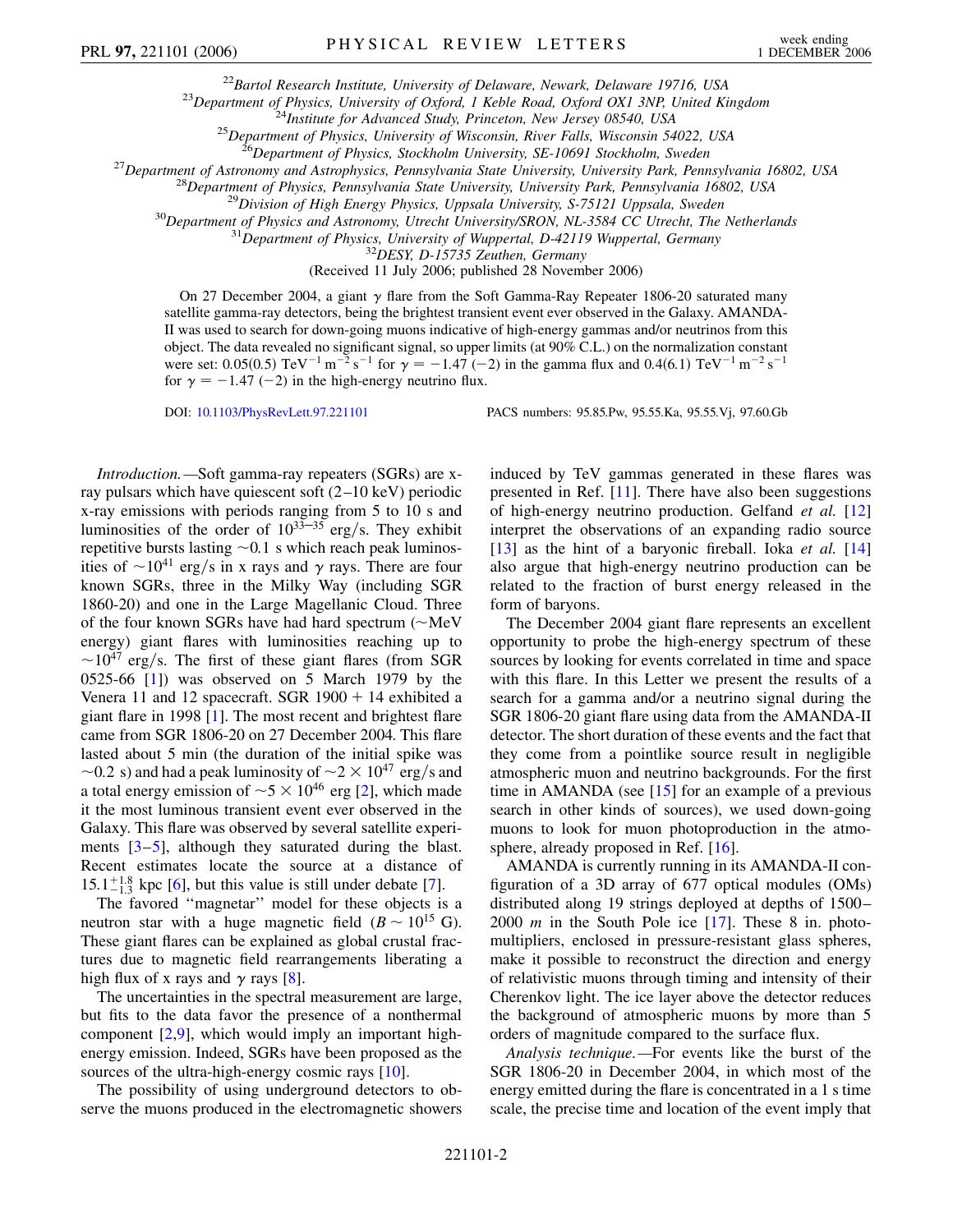the background of atmospheric muons becomes negligible [\[11\]](#page-4-12), thereby allowing a search for TeV  $\gamma$  rays and downgoing TeV neutrinos.

The IceCube collaboration, which operates the AMANDA detector, follows a policy of blindness in its analysis strategies. By studying the expected backgrounds and signals prior to looking at the data, the analysis can be designed in an unbiased fashion. In the case of expected small signals, this is particularly relevant for having a clear procedure to determine the probability of an event to be produced by background. Thus, in this analysis, the determination of the optimum selection criteria is done using the simulation of the signal and comparing it with the expected background. The procedure, similar to that used in the search for upward moving neutrinos from gammaray bursts [\[18\]](#page-4-19), is as follows: (i) The background on source and off time is calculated using real data, keeping blind 10 min around the burst onset. About 1 d of off-time data was used to monitor the stability of the detector. (ii) The signal from the source is simulated in order to estimate the angular resolution and the effective area of the detector. (iii) The appropriate time window is estimated, based on the flare onset times given by different x-ray satellites and their counting rates. (iv) The optimum search bin size is found by minimizing the model discovery factor (MDF) [\[19\]](#page-4-20), defined as

$$
MDF = \frac{\mu(n_b, C.L., SP)}{n_s}
$$
 (1)

where  $\mu$  is the Poisson mean of the number of signal events which would result in rejection of the background hypothesis, at the chosen C.L., in statistical power (SP) percent of equivalent measurements, and  $n<sub>s</sub>$  is the number of signal events predicted by the model. This definition is analogous to the model rejection factor (MRF) (see Ref. [\[19](#page-4-20)]) that is used for setting upper limits. In the case of the MDF, the bin size is optimized to maximize the probability of discovery (for C.L. corresponding to five sigma and  $SP =$ 90%). (v) Once the optimum search bin size has been found, the unblinding of the data is done; i.e., the events inside the time window and the search bin are counted. (vi) This number of events is translated into a flux, or a flux limit if no significant excess is found through the knowledge of the expected signal in the detector for the given analysis cuts.

Although both TeV  $\gamma$  rays and neutrinos produce muons in the detector array, the optimal choice of selection criteria depends on the assumed signal. The analysis was optimized to the TeV  $\gamma$  signal. Any further optimization for a neutrino signal would be more than offset by the penalty for an additional trials factor.

*Data and simulation.—*In order to have a background estimate for the flare, a time and angular window have to be defined around the flare at equatorial coordinates (J2000): right ascension = UT 18:08:39.34; declination =  $-20^{\circ}$ 

24<sup> $\prime$ </sup> 39.7<sup> $\prime\prime$ </sup> [\[13,](#page-4-14)[20,](#page-4-21)[21\]](#page-4-22). The bulk of the flare energy was concentrated in less than 0.6 s. The counting rate of the Burst Alert Telescope on board the Swift spacecraft drops by more than 2 orders of magnitudes after 0.6 s from the onset of the burst [[9](#page-4-10)]. Based on the observation time for each satellite  $[3,5,22-24]$  $[3,5,22-24]$  $[3,5,22-24]$  $[3,5,22-24]$  $[3,5,22-24]$  $[3,5,22-24]$  $[3,5,22-24]$ , and accounting for their positions, the expected signal times in AMANDA were calculated. The spread of the resulting times indicate that a safe window is 1.5 s, centered at UT 21:20:26.6 of 27 December 2004, the onset time of the flare.

To evaluate the performance of the detector, simulations were performed for several input signals. The CORSIKA-QGSJET01 [\[25\]](#page-4-25) and ANIS [\[26\]](#page-4-26) codes were used to simulate the photon (and proton) and neutrino interactions, respectively. The range of generated energies for photons was 10 to  $10^5$  TeV and for protons was 10 GeV to  $10^5$  TeV. The tracks were reconstructed with the same iterative loglikelihood fitting procedure that was applied to the real data.

The angular resolution for different cuts has been studied using the simulation of down-going muons generated by cosmic rays. The angular resolution, defined as the median of the angular difference between the true and the reconstructed track, is 3.5°. This value was obtained using atmospheric down-going muon high statistics simulations, and it was checked that this result is robust within  $0.1^\circ$  for the expected signals of photons and neutrino induced muons. We also considered a variety of spectral indices for the  $\gamma$ -ray spectrum assuming values given in Ref. [[11\]](#page-4-12), and we found that the angular resolution is almost independent of the spectral index. The effective areas, defined as the equivalent area for a perfect detector that is able to detect particles with 100% efficiency, for gammas and neutrinos are shown in Fig. [1](#page-2-0) as a function of the energy.

As noted earlier, the optimum angular window is determined by minimizing the MDF. In Fig. [2](#page-3-0) we show the

<span id="page-2-0"></span>

FIG. 1 (color online). Effective area after reconstruction and track quality selection for gammas (solid black line) and neutrinos (dashed blue line).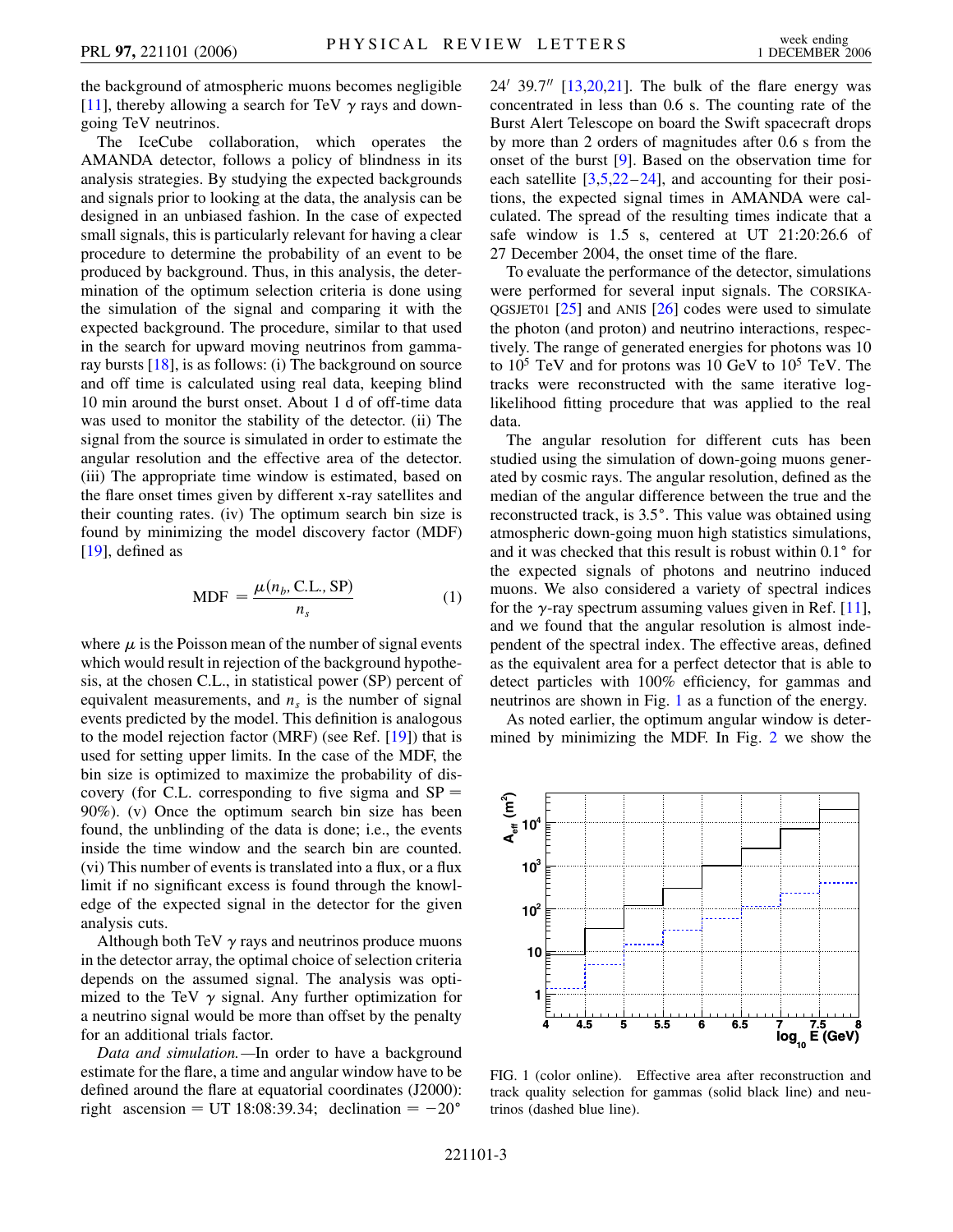<span id="page-3-0"></span>

FIG. 2 (color online). Model discovery factor (solid black line) and model rejection factor (dashed red line) as a function of the radius of a circular angular acceptance window. The curves here are for a  $E^{-1.47}$  spectrum.

dependence of the MDF and MRF on the radius of a circular angular window around the source position. The steps in the MDF curve are due to the discreteness of the Poisson distribution. It can also be seen that the MRF minimum interval is quite broad, indicating that this variable is not very sensitive to the increase in the number of background events with the increase of the angular window. This is due to the small value of the background in the allowed time window.

The search bin size which optimizes the probability of discovery is at  $5.8^\circ$ . With this cut and a 1.5 s time window, the expected background is 0.06 counts. For events that satisfy the detector trigger, we keep almost 80% of the signal in this angular window.

*Systematic uncertainties.—*Several sources of systematic uncertainties have been considered in this analysis. The uncertainty of the hadronic model calculation is estimated to about 15%. We have compared the muon yields using two different models—CORSIKA/QGSJET and an analytic calculation [\[16](#page-4-17)]—and found that they agreed to within 5%. The uncertainty in the detector efficiency (20%) comes mainly from the overall sensitivity of the OMs and the optical properties of the ice. The effect has been estimated simulating different reasonable ice models and OM sensitivities.

The stability of the run was checked in order to exclude possible nonparticle events induced by detector electronics. These events are identified by a specific method looking for anomalous values in a set of defined variables. A correction is made for the electronics dead time (17%, which is a typical value in normal runs). Finally, the simulated and measured distributions of an extensive set of variables, like zenith angle, number of hit optical modules, and hit times, were compared in the search for possible anomalies. In all the cases the agreement was within the systematic errors estimated above.

*Results.*—Once the optimum search bin size of 5.8° around the source was determined, we unblinded the 1.5 s data around the burst looking for events satisfying the analysis requirements. No event was observed in the on-source, on-time window. Then we determined the upper limits  $[27]$  $[27]$  $[27]$  of the normalization constant  $A_{90}$  at a C.L. of 90% assuming a power-law energy spectrum,

$$
\frac{dN}{dE} < A_{90}(E/\text{TeV})^\gamma \tag{2}
$$

with a cutoff at  $10^5$  TeV. These limits are shown in Fig.  $3$ together with the sensitivity of the detector. The effect of the attenuation of the gamma flux by the cosmic microwave background and the Galactic interstellar radiation field has been also taken into account and has been calculated from the results of Ref. [\[28\]](#page-4-28).

To give an idea of the impact of these limits on theoretical estimates such as the  $\gamma$  flux extrapolations presented in Ref. [\[11\]](#page-4-12), for spectral index  $-1.47$  ( $-2$ ) the limit on the gamma flux normalization constant is  $A_{90} =$  $0.05(0.5)$  TeV<sup>-1</sup> m<sup>-2</sup> s<sup>-1</sup>. The calculation of this limit with the 500 TeV cutoff used in [\[11\]](#page-4-12) would give 3.3(33)  $\text{TeV}^{-1} \text{ m}^{-2} \text{ s}^{-1}$ , which rule out spectral indices  $\gamma \sim -1.5$ , but not softer.

Since the source is above the horizon (hence there is not much column depth for neutrinos to interact), the neutrino flux limits are an order of magnitude worse than the TeV  $\gamma$  limits, but can still be used to constrain models. In cases where there is large baryonic outflow, high-energy neutrinos are produced and the baryons may make the source partially opaque to high-energy photons. Comparing the extrapolations in Ref. [\[11\]](#page-4-12), for spectral index  $-1.47$  (-2) the limit on the  $\nu_{\mu}$  flux normalization is

<span id="page-3-1"></span>

FIG. 3 (color online). Sensitivity (dashed red lines) and limit (solid black lines) to the normalization constant in the flux of gammas (lower line) and neutrinos (upper line), as a function of the spectral index, assuming a flux  $\phi(E) = A(E/\text{TeV})^{\gamma}$ .